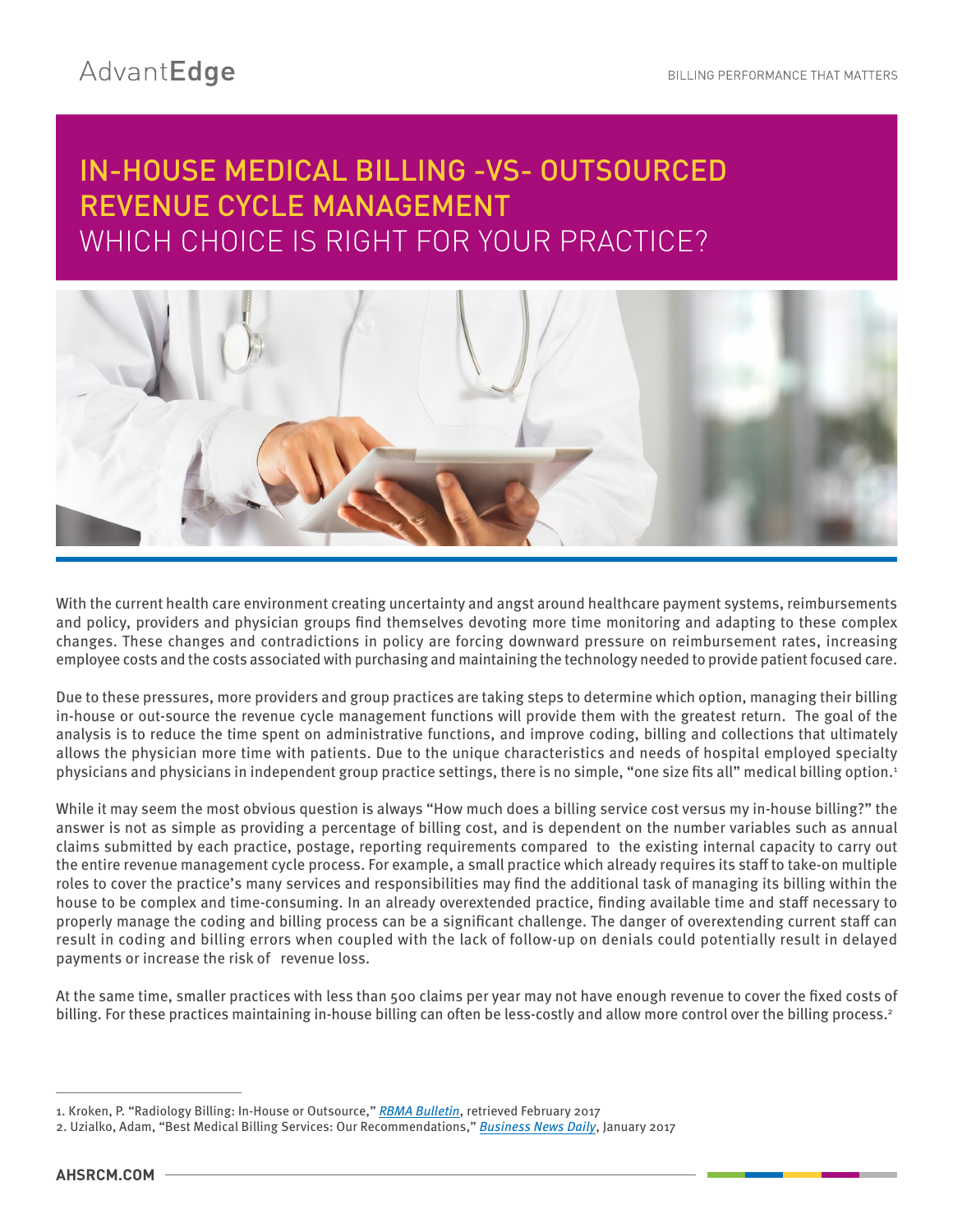#### AdvantEdge

BILLING PERFORMANCE THAT MATTERS

In this paper, we highlight the three overarching factors<sup>3</sup> to take into account when weighing your options with recommendations for quantitative comparisons wherever possible.

- 1. **PRICE:** The overall cost of services.
- 2. **PERFORMANCE:** The steps involved with successful claims processing.
- 3. **PRIVACY:** Maintaining compliance and client confidentially throughout the billing/collection process.
- 4. **PRICE:** IN-HOUSE -vs- BILLING COMPANY Costs

When considering billing options, it is important for any practice – regardless of size – to investigate the costs of both in-house and outsourced billing.

### **IN-HOUSE**

Costs associated with in-house billing operations will include quantifiable costs as well as the associated "opportunity costs" and the amount of leadership time that is required to manage the billing operation.

When evaluating the fixed and variable costs, practices must accurately determine which bucket the practice costs fall. For example, while in theory all costs are variable, the associated costs of hardware and software are fixed while statement and postage costs are generally variable based on volume.

Quantified costs should include:

- Hardware required for the billing and supporting system(s);
- Initial and ongoing costs of practice management software to keep track of patients' balances and send bills to payers;
- IT staff costs associated with interfaces to hospital, EMR and other systems;
- Direct costs associated with the billing: statements, postage, EDI, etc.;
- Less obvious hardware/software costs including disaster recovery, communications (for inbound and outbound patient calls), telephones, PC's, etc.;
- Billing staff costs: certified medical coders and direct staff, including supervisors and managers to oversee the operation, and the practice will be responsible for responding to any rejections or denied claims;
- Benefits, taxes, bonuses, annual increases and other costs associated with the staff;
- Less obvious staff costs: training, HR (recruiting, benefits administration, etc.), reference documents, etc.;
- IT supports for the staff, billing system, communications, etc.
- Overheads including space, utilities, supplies, etc.

### **BILLING COMPANY**

Most billing companies' fees are based on a "percent of net collections" basis, except where state laws prohibit that pricing methodology. Professional companies will only quote a fee after analyzing the practice's payor mix, procedure mix, and volumes. This is because most billing company costs are proportional to procedures or patients. A practice with an attractive mix of payors and/or procedures should see a lower rate than one with a less attractive mix.

A critical billing company service cost requiring evaluation is the amount of account and practice management support that is included in the pricing model. Some companies operate as a business partner with an account manager not only to answer

<sup>3.</sup> Thorman, C. "Should Your Practice Outsource Medical Billing?" *Physicians News*, retrieved March 2017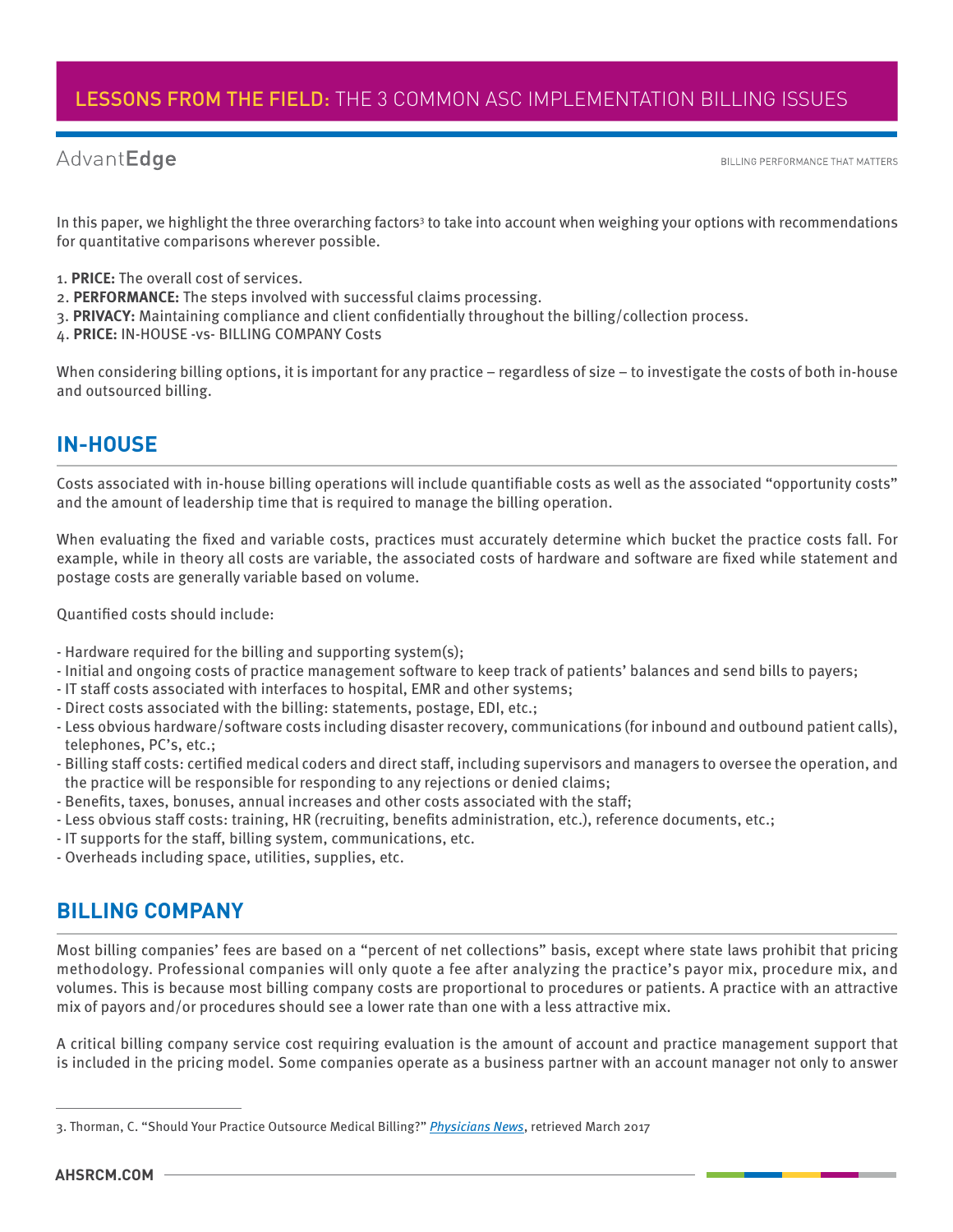#### AdvantEdge

BILLING PERFORMANCE THAT MATTERS

questions but in a position to provide important recommendations to the practice on coding, process improvements, payor negotiations and much more. Other billing companies offer very limited account management and service. Account managers with some billing companies are skilled analysts able to identify issues and communicate them clearly to the practice. In many cases, this represents a significant savings and benefit to their client practices. The final point to consider regarding billing company costs is that they are variable; i.e. the percent of net collections varies directly with practice volume, unlike in-house expenses where most cost elements do not vary with volume.

#### **COST ANALYSIS**

Sometimes an "apples to apples" comparison is difficult to make between billing companies because one company quotes an all-inclusive fee versus another company with a menu of pricing elements, such as credentialing, interfaces, implementation, patient statements and refund processing. Ask the company with the a la carte menu to provide quantified estimates for each item so you can create the correct comparison.

In either case, it's important for a practice to understand and factor in their individual costs and preferences when deciding whether or not to outsource their medical billing. To aid in the evaluation process and to ensure all boxes have been checked, the chart below compares the costs associated with each billing option.

|       |                                          | <b>IN HOUSE</b> |                | <b>BILLING COMPANY</b> |                |
|-------|------------------------------------------|-----------------|----------------|------------------------|----------------|
|       |                                          | <b>One Time</b> | <b>Monthly</b> | <b>One Time</b>        | <b>Monthly</b> |
|       | Hardware, Software, Related Services     |                 |                |                        |                |
|       |                                          |                 |                |                        |                |
|       | Hardware                                 | $\mathfrak{P}$  |                | <b>NA</b>              |                |
|       |                                          |                 |                |                        |                |
| COSTS | <b>Installation/Training Costs</b>       | $\mathcal{L}$   |                | <b>NA</b>              |                |
|       |                                          |                 |                |                        |                |
|       | New Releases, Code Sets, etc.            | $\mathfrak{P}$  | $\frac{1}{2}$  |                        | <b>NA</b>      |
|       |                                          |                 |                |                        |                |
|       | Statements                               |                 | $\mathcal{L}$  |                        | \$?            |
|       |                                          |                 |                |                        |                |
|       | EDI/Clearinghouse                        |                 | $\frac{1}{2}$  |                        | \$?            |
|       |                                          |                 |                |                        |                |
|       | Hardware Support, Disaster Recovery, etc | $\mathcal{L}$   | $\mathfrak{S}$ |                        | <b>NA</b>      |

#### **FINANCIAL COMPARISON: IN HOUSE VS. BILLING COMPANY**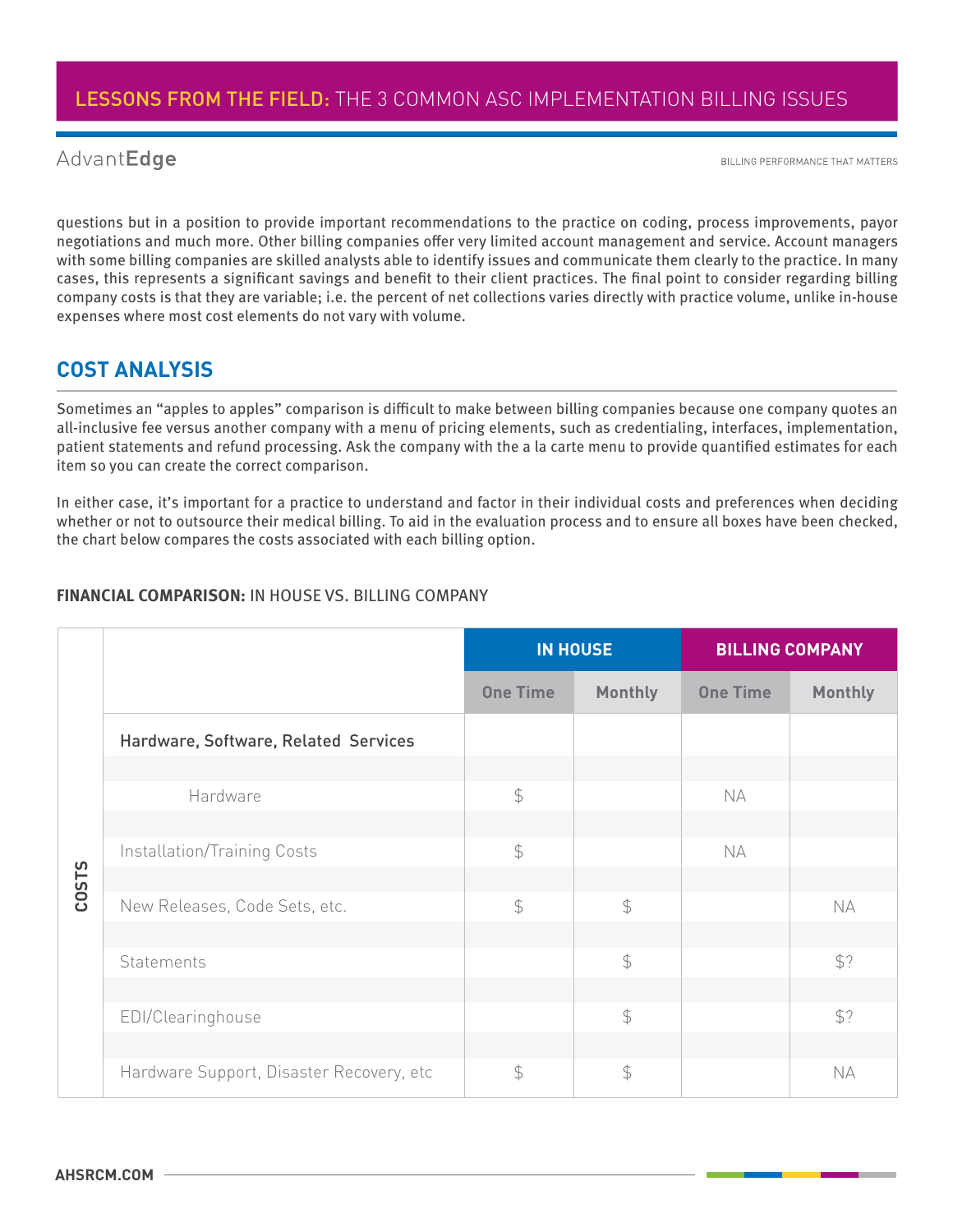# AdvantEdge

BILLING PERFORMANCE THAT MATTERS

|              |                                                                                      | <b>IN HOUSE</b> |                | <b>BILLING COMPANY</b> |                |
|--------------|--------------------------------------------------------------------------------------|-----------------|----------------|------------------------|----------------|
|              |                                                                                      | <b>One Time</b> | <b>Monthly</b> | <b>One Time</b>        | <b>Monthly</b> |
| <b>COSTS</b> | <b>Service Fees</b>                                                                  |                 |                |                        |                |
|              |                                                                                      |                 |                |                        |                |
|              | Practice Staff (incl. Benefits, Taxes, etc)                                          |                 |                |                        |                |
|              | <b>Billing Supervisor(s)</b>                                                         |                 | $\oint$        |                        | <b>NA</b>      |
|              | Compliance                                                                           | $\frac{1}{2}$   | $\oint$        |                        | <b>NA</b>      |
|              | Coding                                                                               |                 | $\oint$        |                        | <b>NA</b>      |
|              | Payment Posting                                                                      |                 | $\frac{1}{2}$  |                        | <b>NA</b>      |
|              | <b>Customer Service (Patient Calls)</b>                                              |                 | $\oint$        |                        | <b>NA</b>      |
|              | <b>Training Costs</b>                                                                | $\frac{1}{2}$   | $\oint$        |                        | <b>NA</b>      |
|              | HR Costs: Recruiting, Turnover, etc                                                  | $\frac{1}{2}$   | $\oint$        |                        | <b>NA</b>      |
|              | Installation (if New Billing System)                                                 | $\frac{1}{2}$   |                | <b>NA</b>              |                |
|              | Ongoing                                                                              |                 | $\frac{1}{2}$  |                        | <b>NA</b>      |
|              | <b>Practice Overheads</b>                                                            |                 |                |                        |                |
|              | Space, Utilities, Insurance, etc                                                     |                 | $\frac{1}{2}$  |                        | NA             |
|              | Office Equipment (e.g. PC's, Desks)                                                  | $\mathfrak{P}$  | \$             |                        | NA             |
|              | Supplies: Paper, Envelopes, etc                                                      |                 | $\frac{1}{2}$  |                        | NA             |
|              | <b>TOTAL COSTS*</b><br>*Plus Opportunity Costs: e.g.physician, other leadership time | $\frac{4}{5}$   | \$             | \$                     | \$             |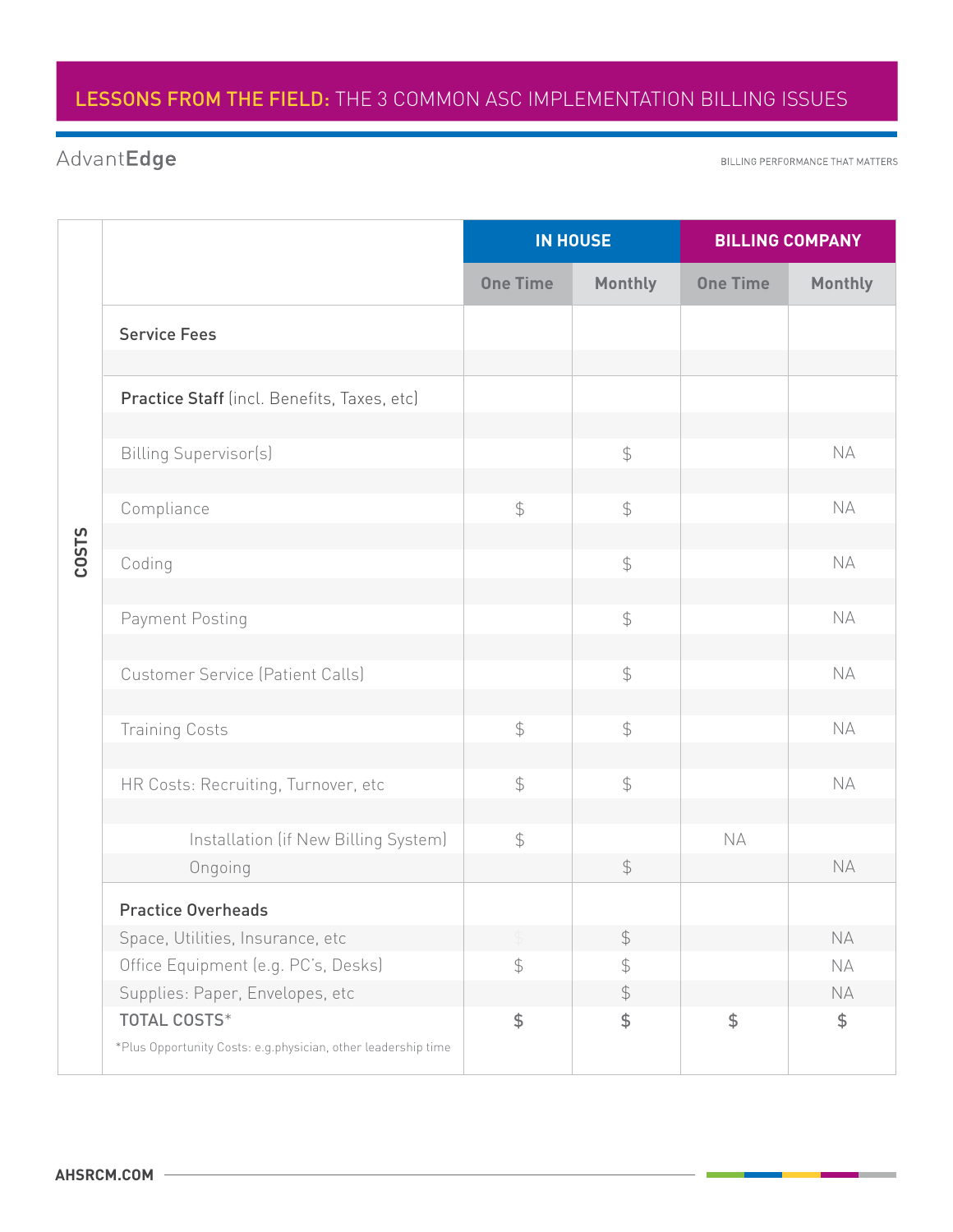#### AdvantEdge

BILLING PERFORMANCE THAT MATTERS

|                   |                                | <b>IN HOUSE</b> |                | <b>BILLING COMPANY</b> |                |
|-------------------|--------------------------------|-----------------|----------------|------------------------|----------------|
|                   |                                | <b>One Time</b> | <b>Monthly</b> | <b>One Time</b>        | <b>Monthly</b> |
| <b>REVENUE</b>    | <b>Current Net Collections</b> |                 | $\frac{1}{2}$  |                        | $\mathfrak{P}$ |
|                   | Increase or Decrease           |                 |                |                        |                |
|                   | Low Estimate                   | $\frac{0}{0}$   | $\mathcal{L}$  | $\frac{0}{0}$          | $\mathcal{P}$  |
|                   | High Estimate                  | $\frac{0}{0}$   | $\mathcal{L}$  | $\frac{0}{0}$          | $\mathcal{P}$  |
|                   | <b>Best Estimate</b>           | $\frac{0}{0}$   | $\mathfrak{S}$ | $\frac{0}{0}$          | $\frac{1}{2}$  |
| <b>COMPARISON</b> | Revenue Increase/Decrease      |                 | $\mathfrak{P}$ |                        | $\mathcal{P}$  |
|                   | Cost                           | \$              | $\mathfrak{L}$ | $\mathfrak{S}$         | $\frac{1}{2}$  |
|                   | <b>Net: Revenue Minus Cost</b> | \$              | $\frac{1}{2}$  | \$                     | $\frac{1}{2}$  |

### **PERFORMANCE:**  IN-HOUSE -VS- BILLING COMPANY PROCESS

The difference in costs should only be evaluated once you understand your current billing effectiveness in comparison to what the billing company can achieve. If the in-house billing operation is very effective, the billing company may offer little, if any improvement. This should be the case for well-run operations with good systems, processes and staff. The only way to know for sure is by conducting an audit of the current results, and comparing to standard industry benchmarks like Days in A/R, net collection rate, etc.

### **IN-HOUSE**

When all aspects of practices billing is in-house, the procedure for processing insurance claims involves a number of universal steps:

- 1. Following visit, patient formation (physician notes, diagnosis codes, treatment codes, etc.) is entered into medical billing software program.
- 2. The claim is them submitted to a medical billing clearing house (hired by practice), which verifies the claim and sends it to the payer.
- 3. The clearing house then audits and verifies the claim before passes the bill on to insurance for payment.
- 4. The insurer then reviews and makes decision to either rejects or accepts the claim.
- 5. Notification of the claim's status is returned to the clearinghouse, which then updates the provider on its status.
- 6. If the claim is accepted, the insurer provides payment, and all involved parties are notified.
- 7. If a claim is rejected, the provider will collect further information to support the claim and then resubmit for payment via the clearance house.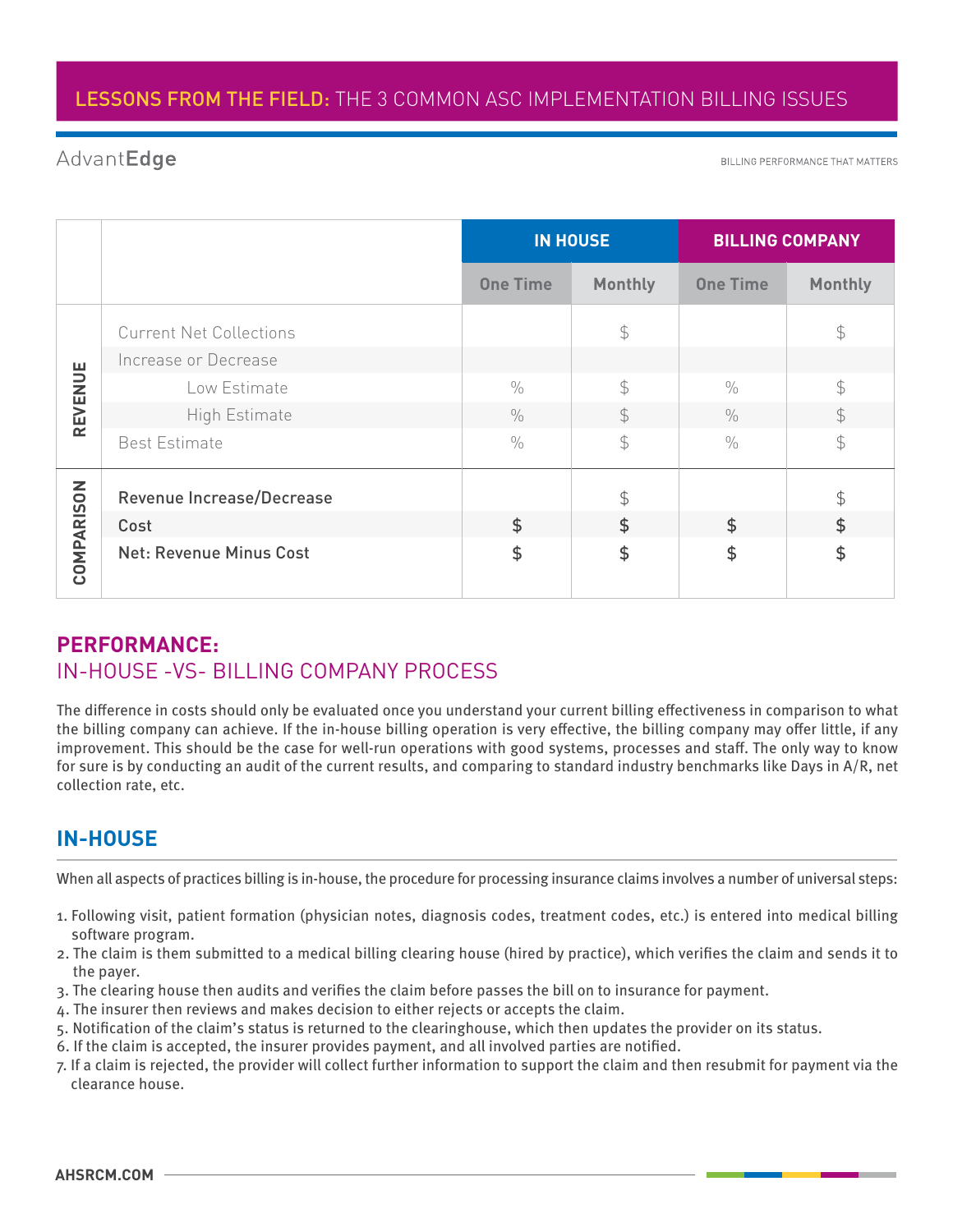#### AdvantEdge

**BILLING PERFORMANCE THAT MATTERS** 

#### **BILLING COMPANY**

When working with a billing company, the claims process similarly involves a number of steps, but less involvement from practice staff:

- 1. Basic patient information is entered, related documents are scanned, and then sent (electronically or mailed) to contracted medical billing company.
- 2. The billing service staff then completes data entry and reviews/audits claims as determined with provider.
- 3. Once information is confirmed and the claim is verified, the billing service submits claim to insurer on behalf of the provider.
- 4. The billing service is responsible for following up on rejected claims, pursues delinquent accounts, sending invoices to patients, and notifying involved parties.

The billing process generates data and information that represents the financial and operational lifeblood of the practice. Every practice must be confident that its in-house operation or billing company can and will provide exactly the information needed to make timely and effective business decisions. Whether using Practice Management systems or Electronic Health Records (EHR) systems to collect data and run reports, it is essential to employ experienced staff with technical skills required to maintain systems and provide accurate, customized reports.

As stated in the *Health Information Science and Systems* study, Big Data Analytics in Healthcare: Promise and Potential4: real-time analytics can improve and monitor a practice's clinical and financial performance. A capable internal operation or billing company can provide customized reports and data. Though some billing companies proved only hard copy reports, a key measure is the ability of the billing company to provide web enabled, accessible analytics and reporting in standard and ad hoc reports with drill down capabilities in near real-time.

Perhaps your accountant needs certain data at the end of each month. Ask your candidate billing companies for a sample of how that data would be provided. Ideally, it will be in Excel or a similar format easy to analyze and import into other applications. Also ask to see examples of reports and analyses performed by the billing company for other clients. At the same time, inspect how well your in house operation meets the same needs.

# **PRIVACY:**  IN-HOUSE -VS- BILLING COMPANY COMPLIANCE & CONFIDENTIALITY

Section 6401(a)(7) of the Affordable Care Act requires physicians who treat Medicare beneficiaries to establish a compliance program and in the eyes of federal and state regulations, regulatory compliance is ultimately the practice's responsibility.

#### **IN-HOUSE**

When billing in-house, it's imperative that the practice establishes and follows a compliance program to ensure claims are submitted accurately, reduce the chance of error, and avoid fraudulent activities. According to CMS, the following seven components provide a solid basis upon which a physician practice can create a compliance program<sup>5</sup>:

<sup>4.</sup> Raghupathi, Wullianallur; Raghupathi, Viju. "Big Data Analytics in Healthcare: Promise and Potential." *Health Information Science and Systems. 2014; 2: 3.*

<sup>5. &</sup>quot;Avoiding Medicare Fraud & Abuse: A Roadmap for Physicians Fact Sheet," *CMS*, 2015